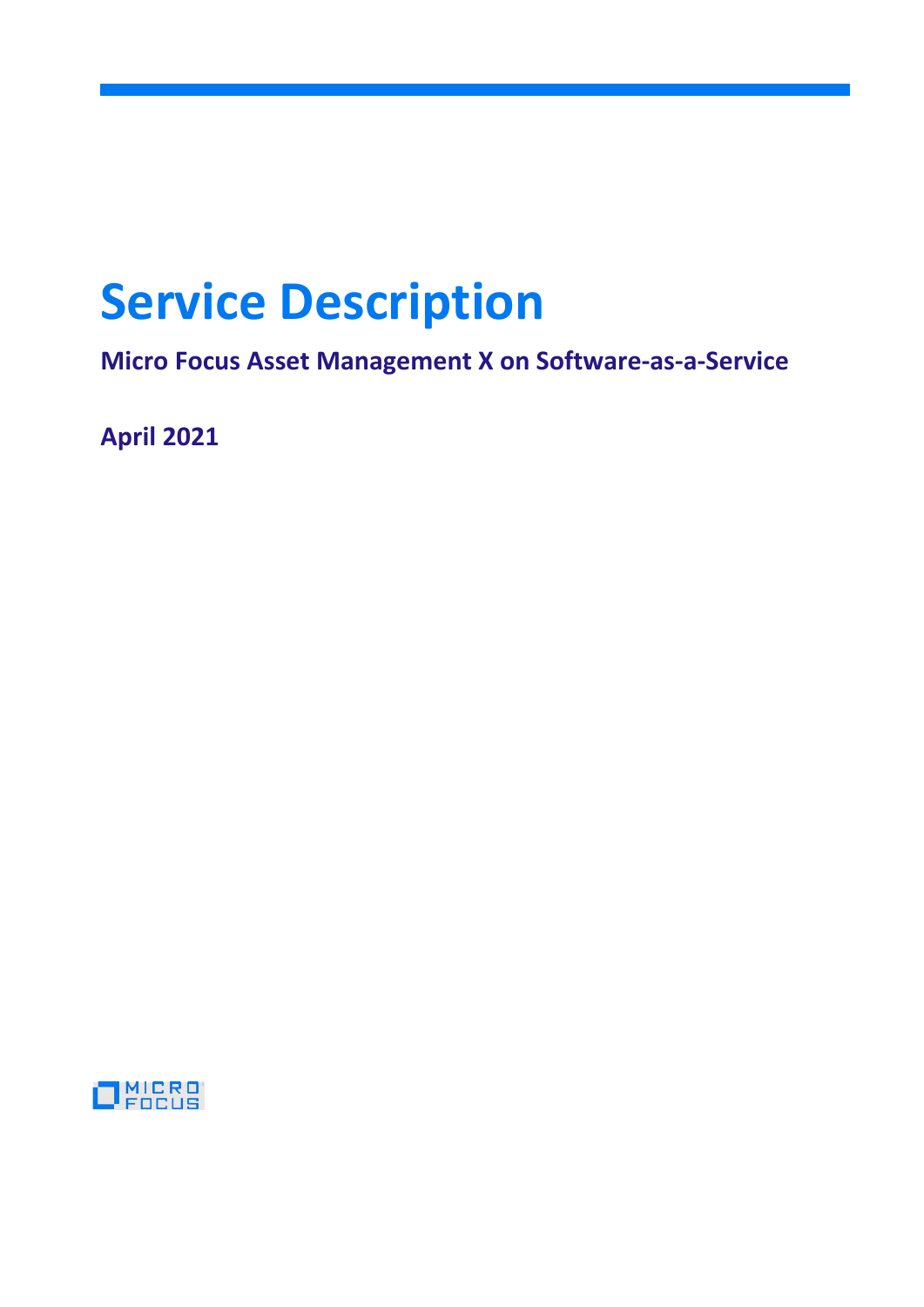# <span id="page-1-0"></span>**Contents**

This Service Description document describes the components and services included in Micro Focus Asset Management X (AMX) on Software-as-a-Service (which also may be referred to as "SaaS"). Unless otherwise agreed to in writing, this Service Description is subject to the Micro Focus Customer Terms for Software-as-a-Service, or the applicable Micro Focus Pass-Through Terms, and represents the only binding terms governing Micro Focus International plc and its affiliates ("Micro Focus") respective obligations regarding its provision of this SaaS to the end-user Customer. Any other descriptions of the features and functions of the SaaS, public statements, including advertisements, shall not be deemed as additional features or functionalities that Micro Focus is required to deliver.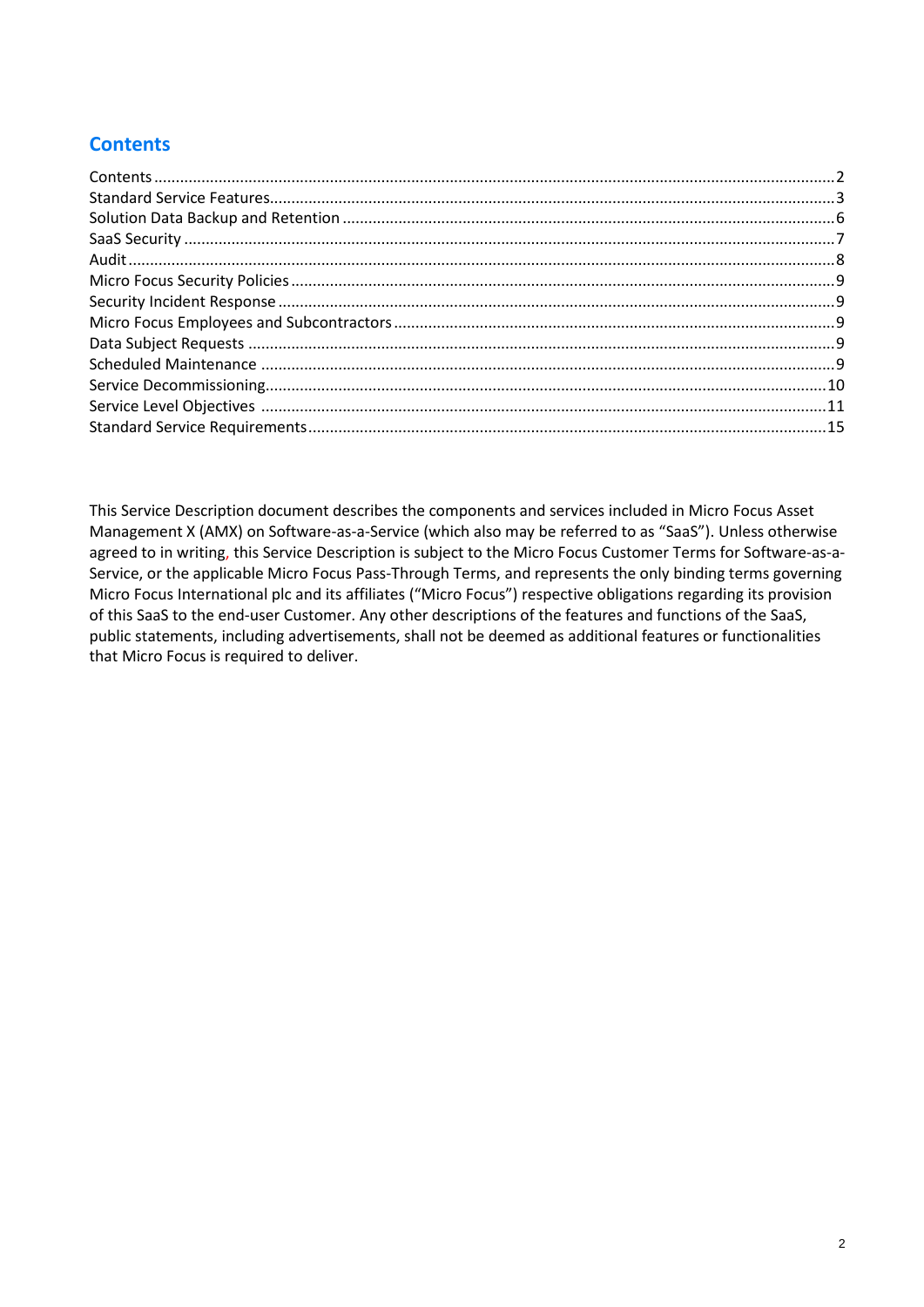# <span id="page-2-0"></span>**Standard Service Features**

#### **High Level Summary**

Micro Focus AMX on SaaS is a native cloud application that delivers asset and software management capability for customers. Micro Focus oversees the deployment, infrastructure, operation, availability, security and data protection and support of the service.

#### **SaaS service delivery components**

| <b>SaaS Delivery Components</b>                          | Included    |
|----------------------------------------------------------|-------------|
| One AMX on SaaS production tenant                        |             |
| One AMX on SaaS development tenant                       |             |
| <b>Software Asset Management</b>                         | $\mathbf 0$ |
| Asset Discovery of a server or workstation OSI           | O           |
| Premium Discovery of a server OSI including dependencies | Ω           |

#### **= Included**

**O = Optional for a fee**

#### **SaaS operational services**

| <b>SaaS operational Services</b>                  | Included |
|---------------------------------------------------|----------|
| Onboarding                                        |          |
| <b>Customer Success Management (CSM) Meetings</b> |          |
| <b>Product Support</b>                            |          |
| Single sign-on support*                           |          |
| <b>Service Health portal</b>                      |          |
| = Included                                        |          |

\*Restrictions apply. Only certain IDPs and integrations are supported

#### **Architecture Components**

Micro Focus deploys Micro Focus AMX on SaaS using a shared infrastructure platform, monitors the system for 24x7 availability, and provides related 24x7 infrastructure support, including application version upgrades. The Customer accesses Micro Focus AMX on SaaS application through the Internet (HTTPS). Micro Focus AMX utilizes capabilities of the SMAX on SaaS solution to provide Asset Management specific experience.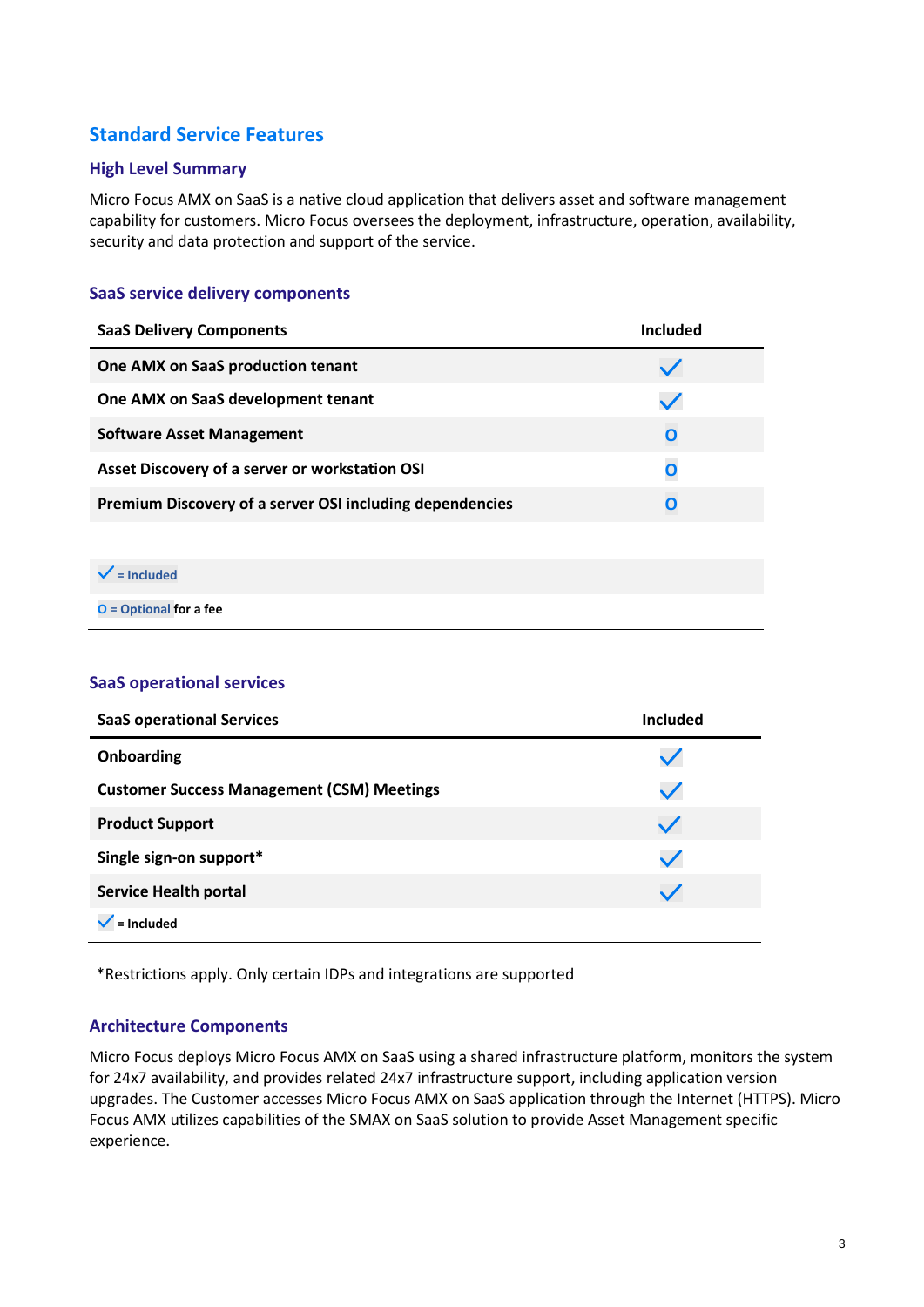If the customer purchases the optional Software Asset Management solution, they will use the Software Asset Management (SAM) module of AMX to manage software licenses and ensure vendor compliance for software deployed in their environment.

Customer can choose to include Asset discovery service as part of their Software Asset Management solution or purchase Asset Discovery or Premium discovery separately.

If the customer purchases the optional Asset discovery service, they will utilize the Universal Discovery SaaS solution to discover operating system instances (OSI) of servers (physical, virtual, cloud, container) or workstations, in support of auto-populating Micro Focus AMX on SaaS with details of the infrastructure and software of the customer environment.

Any required onsite components are installed and configured by the Customer or Customer contracted consultants. Micro Focus does not operate onsite components or third-party integrations on behalf of the Customer and will not commit to any SLO for these components. Customers are responsible for management of the Data Flow Probes as part of Asset or Premium discovery.

#### **Application Administration**

AMX utilizes SMAX Studio capabilities to enable users to create user defined process-based applications and supporting tables through codeless configuration capabilities. Role-based access to user developed applications can be accessed within the agent interface, with role-based access.

#### **Service Support**

The Customer may contact Micro Focus through a variety of methods such as online support tickets or telephone. The Micro Focus Support Team will either provide support to the Customer directly or coordinate delivery of this support. Online support is available at:<https://home.software.microfocus.com/myaccount>

Micro Focus AMX on SaaS includes an extensive online contextual help to aid with tailoring and configuration of AMX to align with your business requirements. Full documentation of the capabilities of Enterprise Service Management SaaS solution which includes AMX on SaaS and the optional capabilities outlined in its service description. :<https://docs.microfocus.com/itom/ESM:SaaS/Home>

As part of the Micro Focus SMAX community you can get additional assistance and aid from peers as well as live and recorded webinars as part of our practitioner forum series: [https://community.microfocus.com/t5/SMAX-Suite/ct-p/ITSMA\\_Suite](https://community.microfocus.com/t5/SMAX-Suite/ct-p/ITSMA_Suite)

Your suggestions for enhancements to AMX are important to us and as part of the Micro Focus SMAX community we allow you to submit ideas and enhancements via the Idea Exchange. We encourage you to share your ideas, vote for your favorite ones, and enhance existing ideas with your feedback and comments. The popularity of an Idea is measured through votes and comments at: <https://community.microfocus.com/t5/SMA-Idea-Exchange/idb-p/SMA-X-Ideas>

Micro Focus staffs and maintains a 24x7x365 Service Operations Center, which will be the single point of contact for all issues related to the support for Micro Focus AMX on SaaS for the Customer. The Customer will maintain a list of authorized users who may contact Micro Focus for support. The Customer's authorized users may contact Micro Focus for support via the Web portal or telephone 24 hours a day, 7 days a week.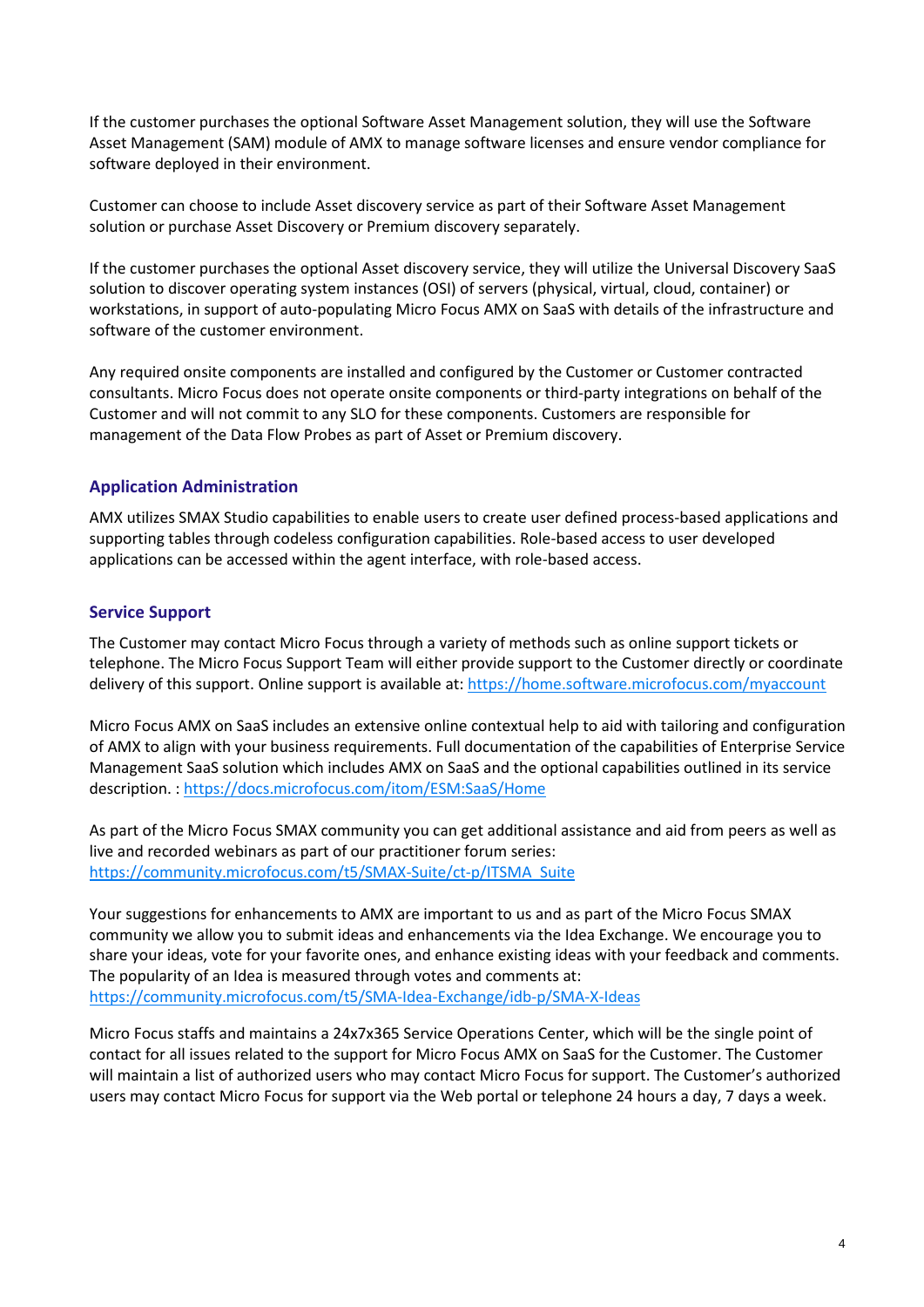| <b>Activity</b>                                                                                                                                                                                    | <b>AMX on SaaS</b>           |
|----------------------------------------------------------------------------------------------------------------------------------------------------------------------------------------------------|------------------------------|
| <b>Customer Success Management</b>                                                                                                                                                                 |                              |
| <b>Email and Online Notifications</b>                                                                                                                                                              |                              |
| <b>On-boarding</b><br>Kick-off meeting, handover of product and<br>support materials, verification of online access,<br>scope validation and service goals, discussion of<br>training requirements |                              |
| <b>Version Updates</b><br>Major version updates. Notification period<br>according to notification timelines via email,<br>release notes and help resources available                               |                              |
| <b>Service Reviews</b><br>Meeting reviewing service quality, and to provide<br>feedback on improvements required                                                                                   | Yearly                       |
| Assisting with the implementation / configuration<br>and tailoring                                                                                                                                 | Available at additional cost |
| <b>Availability SLA</b>                                                                                                                                                                            | 99.9%                        |

*1 Notifications regarding release updates to the Micro Focus AMX on SaaS solution will be provided via the ESM System Health planned maintenance feature. The release planned maintenance notice will include details of the release readiness webinar, which will detail the changes and new features in the planned release. Additionally, notifications can be sent via email or a pop-up in MyAccount.*

#### **Service Monitoring**

Micro Focus monitors the Micro Focus AMX on SaaS solution components availability 24x7. Micro Focus uses a centralized notification system to deliver proactive communications about application changes, outages and scheduled maintenance. Alerts and notifications are available to the Customer online at: https://home.software.microfocus.com/myaccount

As part of the Micro Focus AMX on SaaS offering, we also include a ESM System Health portal which allows the Customer to see:

- Current availability of the ESM environment that their AMX tenants are part of
- Details of any upcoming planned maintenance
- Outage reports for any incidents that have been identified by our support teams
- Historical SLO data.

Access to the ESM System Health portal is available from your AMX tenant

#### **Capacity and Performance Management**

The architecture used by our ESM Solution allows for addition of capacity to applications, databases and storage as required to support the services provided.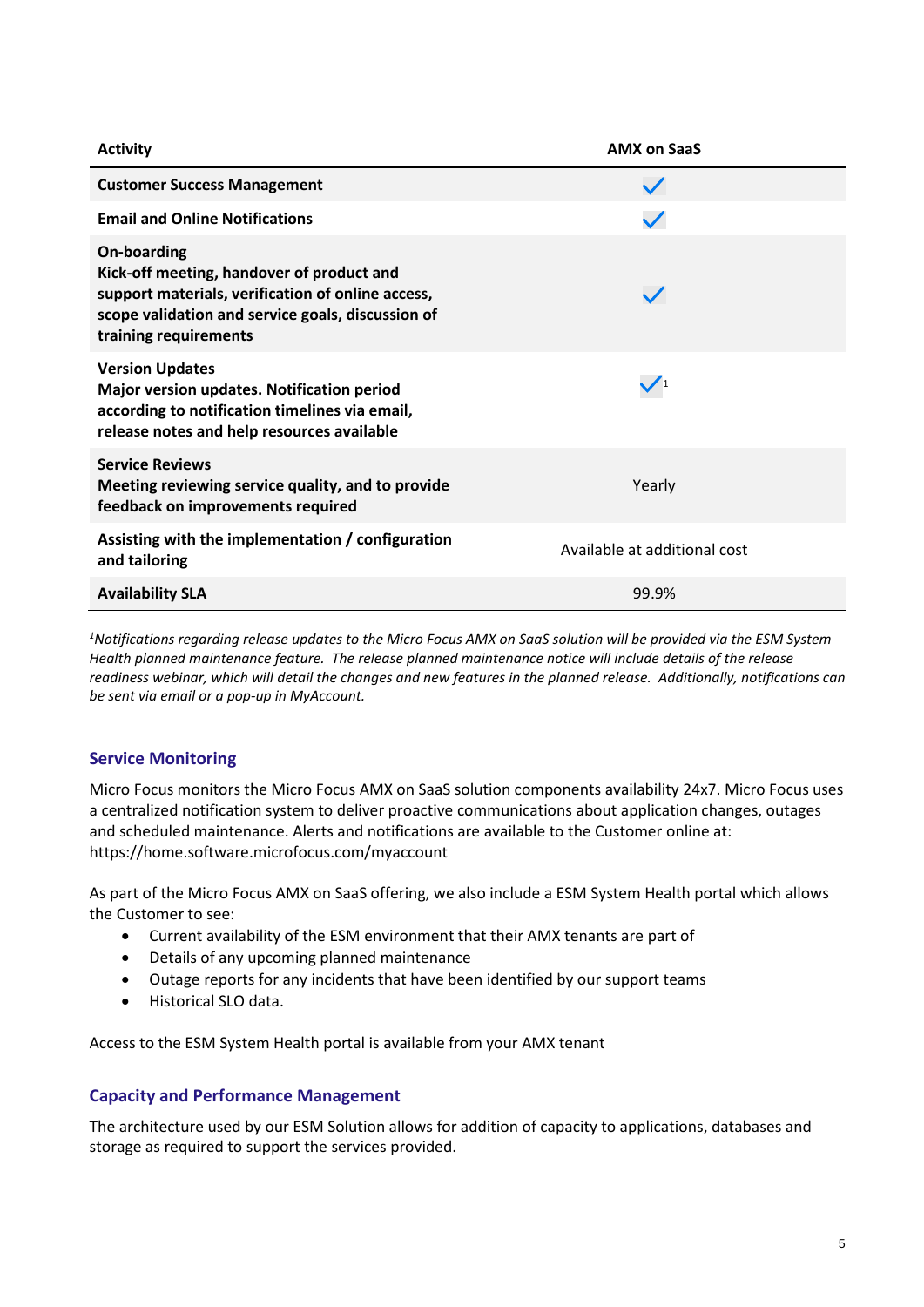#### **Operational Change Management**

Micro Focus follows a set of standardized methodologies and procedures for efficient and prompt handling of changes to SaaS infrastructure and application, which enables beneficial changes to be made with minimal disruption to the service.

## <span id="page-5-0"></span>**Solution Data Backup and Retention**

The data backup and retention described in this section are part of Micro Focus's overall business continuity management practices designed to attempt to recover availability to Customer of Micro Focus AMX on SaaS and access to the Micro Focus AMX on SaaS Customer data, following an outage or similar loss of service.

The following types of Customer-specific data reside in the Micro Focus SaaS environment:

- **Supporting Data:** This is data loaded by a customer to support the transactional records. Examples of this could include, but not limited to Organization Locations, personnel, departmental data, assets & services delivered.
- **Transactional Data:** This is data that related to the day to day delivery of service operations and support within the organization. Examples of this could include but not limited to Service & support requests. Note transactional data is typically linked to one or more supporting data records.
- **Attachment Data:** This refers to any type of file that has been attached to either supporting data or transaction data. For example, this could be but not limited to an image file an employee uploads for his profile picture on his person record, or a pdf troubleshooting guide attached to a knowledge article.

Micro Focus does not add any specific customer related data into the AMX tenants provided to a customer as part of the Micro Focus AMX on SaaS offering and any data highlighted above is done so by the customer.

The Data Backup Frequency is every 6 hours and Micro Focus performs that daily backup of the Micro Focus SMAX on SaaS database and related storage systems (including configuration data). The Backup Retention Time is seven (7) days, meaning Micro Focus retains each daily backup for the most recent seven (7) days ("Data Retention Time").

Micro Focus's standard storage and backup measures are Micro Focus's only responsibility regarding the retention of this data, despite any assistance or efforts provided by Micro Focus to recover or restore Customer's data. Micro Focus will be unable to restore any data not included in the database (for example not properly entered by the user, lost or corrupted etc.) at the time of backup or if Customer´s request comes after the Data Retention Time of such backup.

#### **Disaster Recovery**

#### **1. Business Continuity Plan**

Micro Focus SaaS continuously evaluates different risks that might affect the integrity and availability of Micro Focus SaaS. As part of this continuous evaluation, Micro Focus SaaS develops policies, standards and processes that are implemented to reduce the probability of a continuous service disruption. Micro Focus documents its processes in a business continuity plan ("BCP") which includes a disaster recovery plan ("DRP"). Micro Focus utilizes the BCP to provide core Micro Focus SaaS and infrastructure services with minimum disruption. The DRP includes a set of processes that Micro Focus SaaS implements and tests Micro Focus SaaS recovery capabilities to reduce the probability of a continuous service interruption in the event of a service disruption.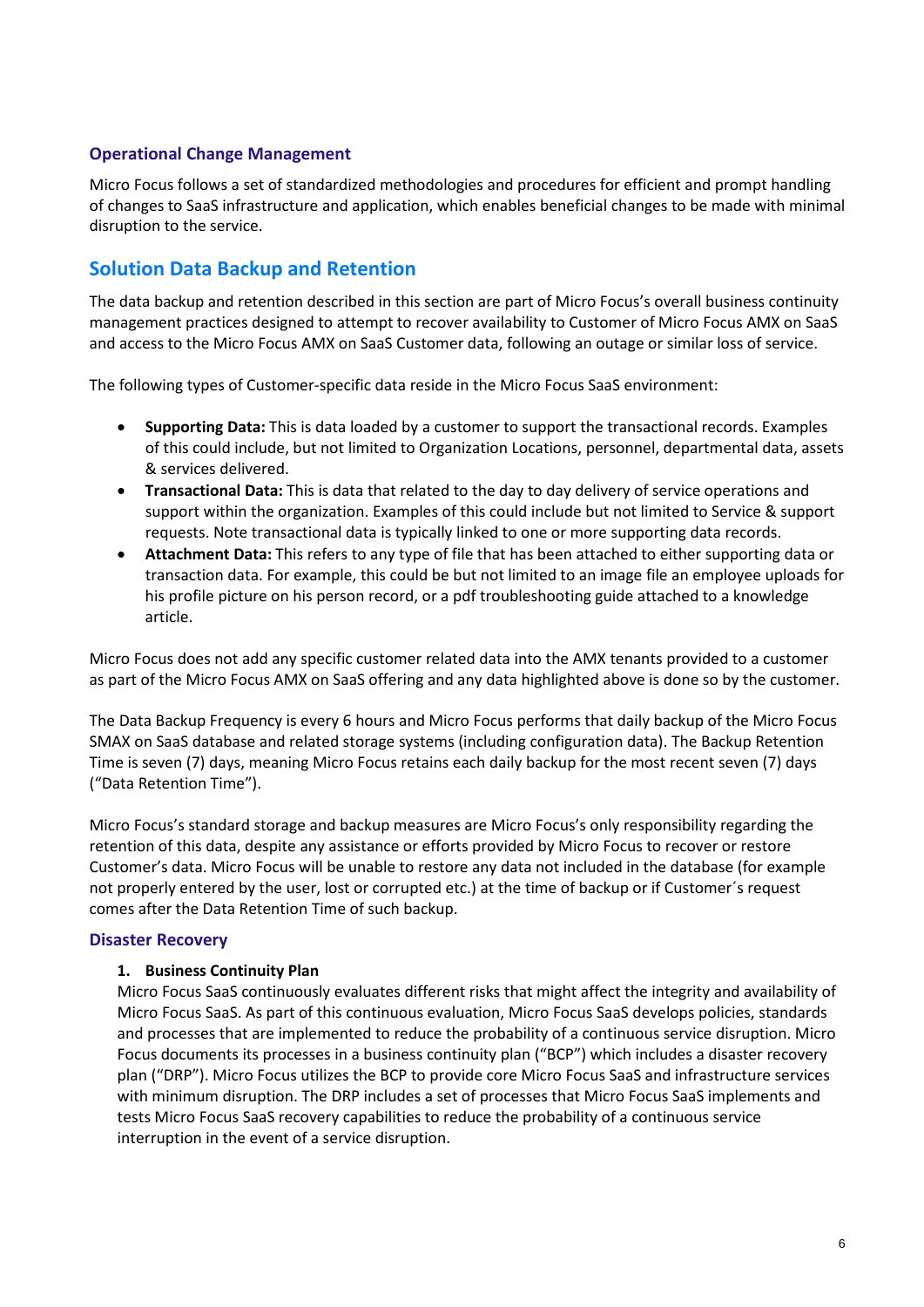AMX on SaaS is implemented using a cloud-based technology service stack in a redundant mode over multiple availability zones. The failure of one zone will not impact the service availability as the system will automatically failover from the other zones. In the event of a disaster impacting more than one zone at the same time, such as a complete cloud region, the DRP's target is to provide restoration of the Micro Focus AMX on SaaS within 24 hours (Recovery Time Objective, RTO) following Micro Focus's declaration of a disaster.

#### **2. Backups**

Micro Focus SaaS performs backups with a six (6) hours recovery point objective (RPO). Backup cycle occurs daily where a local copy of production data is replicated on-site between two physically separated storage instances. The backup includes a snapshot of production data along with an export file of the production database. The production data is then backed up at a remote site. Micro Focus uses storage and database replication for its remote site backup process. The integrity of backups are validated by (1) real time monitoring of the storage snapshot process for system errors, (2) validating CHECKSUM at the end of a backup process to assure the same number of bits exists on both source and destination storage systems, and (3) and annual restoration of production data from an alternate site to validate both data and restore flows integrity.

## <span id="page-6-0"></span>**SaaS Security**

Micro Focus maintains an information and physical security program designed to protect the confidentiality, availability and integrity of Customer Personal Data and confidential information (the "Micro Focus Security Program").

#### **Technical and Organizational Measures**

This section describes Micro Focus´s standard technical and organizational measures, controls and procedures, which are intended to help protect the Customer-provided SaaS Data.

Micro Focus regularly tests and monitors the effectiveness of its controls and procedures. The measures set forth in this section may be modified by Micro Focus but represent a minimum standard. Customer remains responsible for determining the sufficiency of these measures. Some of the security settings in the service are configurable by the Customer, to allow for better integration. As a rule of thumb, Micro Focus will deliver its service with the most-secure options and capabilities enabled.

#### **Physical Access Controls**

Micro Focus maintains physical security standards designed to prohibit unauthorized physical access to the Micro Focus equipment and facilities used to provide SaaS and include Micro Focus data centers and data centers operated by third parties. This is accomplished through the following practices:

- presence of on-site security personnel on a 24x7 basis;
- use of intrusion detection systems;
- use of video cameras on access points and along perimeter;
- Micro Focus employees, subcontractors and authorized visitors are issued identification cards that must be worn while on premises;
- monitoring access to Micro Focus facilities, including restricted areas and equipment within facilities;
- maintaining an audit trail of access.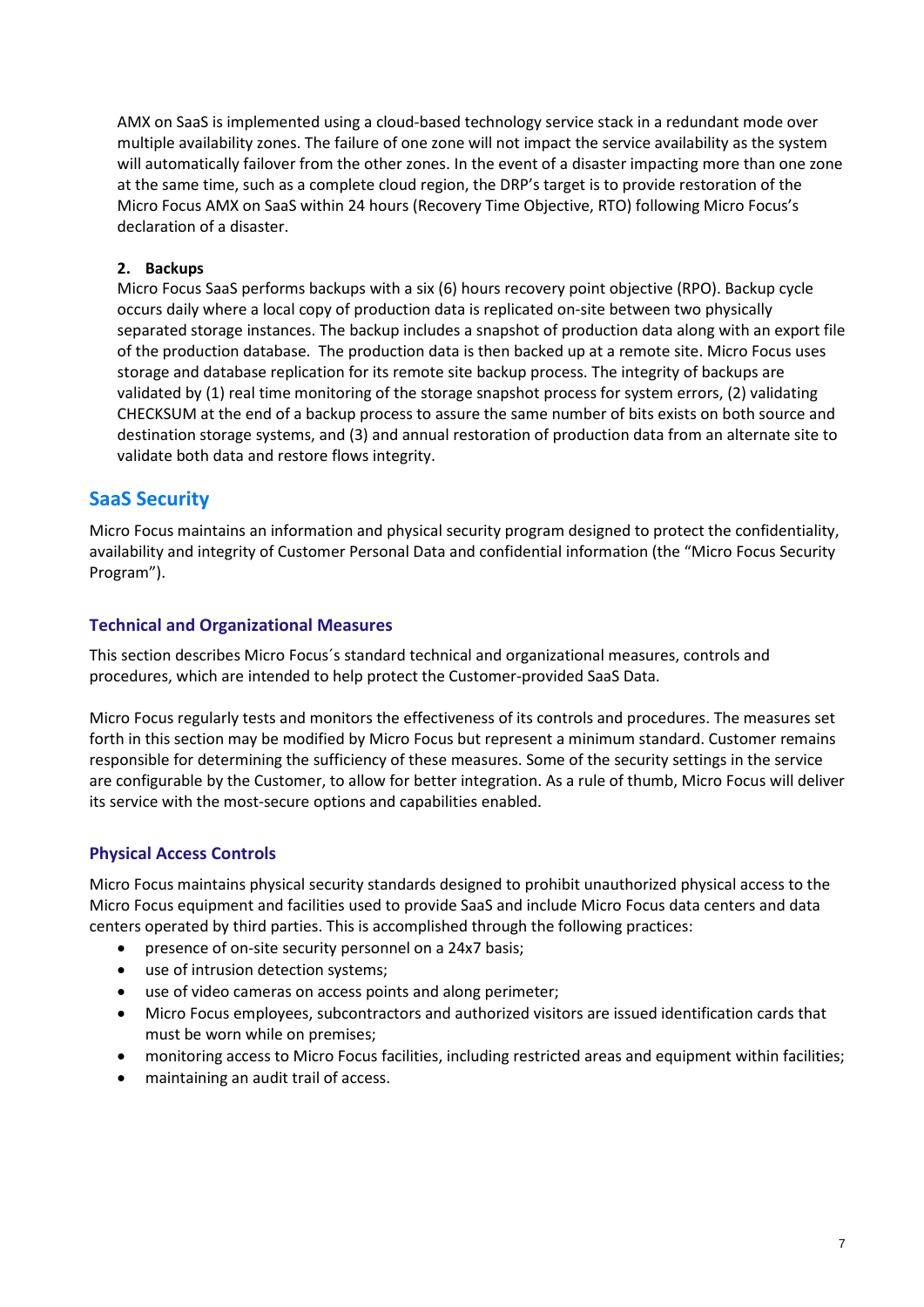#### **Access Controls**

Micro Focus maintains the following standards for access controls and administration designed to make Customer-provided SaaS Data accessible only by authorized Micro Focus personnel who have a legitimate business need for such access:

- secure user identification and authentication protocols;
- authentication of Micro Focus personnel in compliance with Micro Focus standards and in accordance with ISO27001 requirements for segregation of duties;
- Customer provided SaaS data is accessible only by authorized Micro Focus personnel who have a legitimate business need for such access, with user authentication, sign-on and access controls;
- employment termination or role change is conducted in a controlled and secured manner;
- administrator accounts should only be used for the purpose of performing administrative activities;
- each account with administrative privileges must be traceable to a uniquely-identifiable individual;
- all access to computers and servers must be authenticated and within the scope of an employee's job function;
- collection of information that can link users to actions in the Micro Focus SaaS environment:
- collection and maintenance of log audits for the application, OS, DB, network and security devices according to the baseline requirements identified;
- restriction of access to log information based on user roles and the "need-to-know;" and
- prohibition of shared accounts.

#### **Availability Controls**

Micro Focus´s business continuity management process includes a rehearsed method of restoring the ability to supply critical services upon a service disruption. Micro Focus's continuity plans cover operational shared infrastructure such as remote access, active directory, DNS services, and mail services. Monitoring systems are designed to generate automatic alerts that notify Micro Focus of events such as a server crash or disconnected network.

#### **Data Segregation**

Micro Focus SaaS environments are segregated logically by Micro Focus SaaS access control mechanisms. Internet-facing devices are configured with a set of access control lists (ACLs), which are designed to prevent unauthorized access to internal networks. Micro Focus uses security solutions on the perimeter level such as: firewalls, IPS/IDS, proxies and content-based inspection in order to detect hostile activity in addition to monitoring the environment's health and availability.

#### **Data Encryption**

Micro Focus SaaS uses industry standard techniques to encrypt Customer-provided SaaS Data in transit. All inbound and outbound traffic to the external network is encrypted.

#### <span id="page-7-0"></span>**Audit**

Micro Focus appoints an independent third party to conduct an annual audit of the applicable policies used by Micro Focus to provide the applicable Micro Focus AMX on SaaS solution. A summary report or similar documentation will be provided to Customer upon request. Subject to the execution of Micro Focus's standard confidentiality agreement, Micro Focus agrees to respond to a reasonable industry standard information security questionnaire concerning its information and physical security program specific to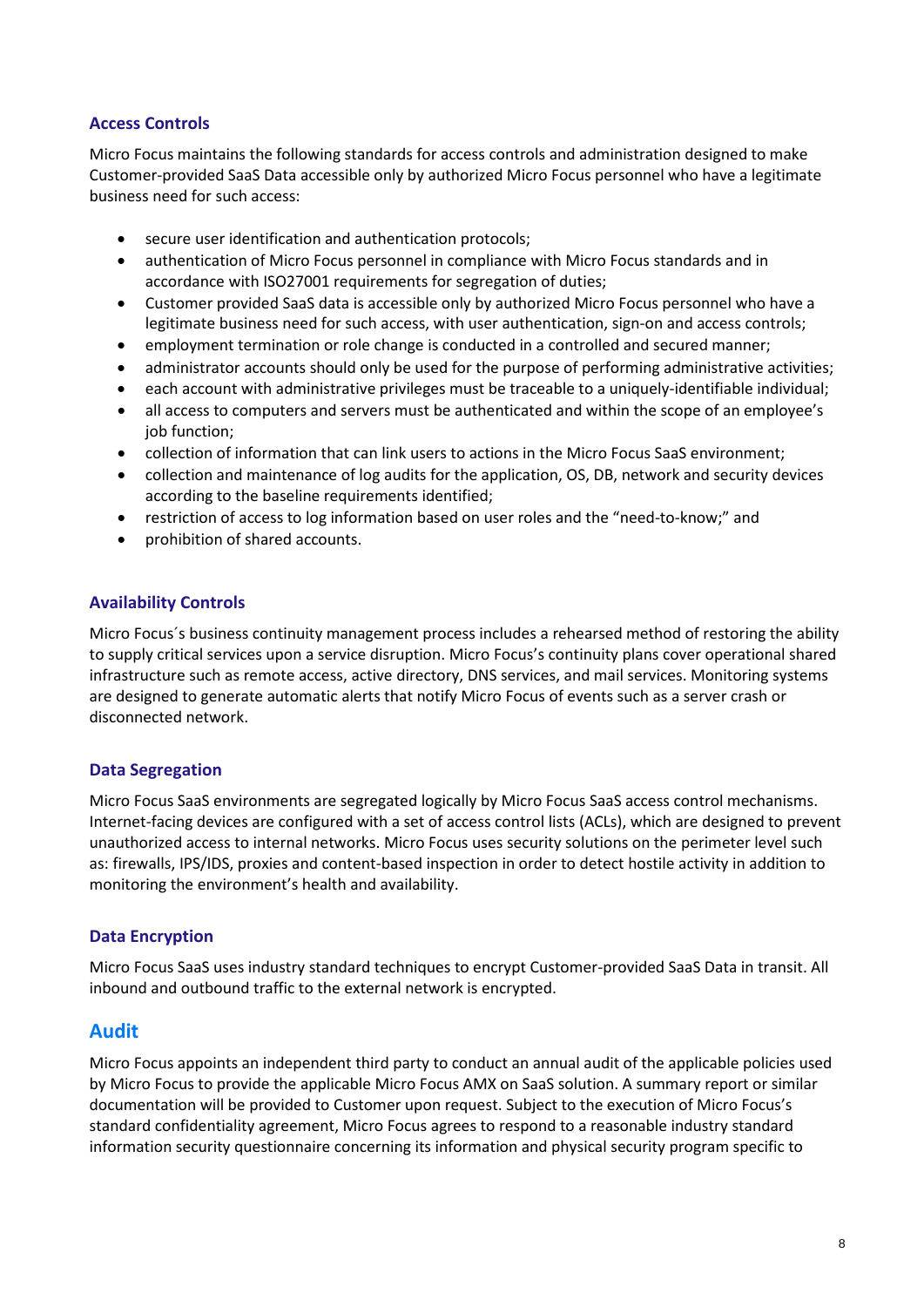Micro Focus SaaS provided pursuant to the applicable Supporting Material no more than once per year. Such information security questionnaire will be considered Micro Focus Confidential Information.

## <span id="page-8-0"></span>**Micro Focus Security Policies**

Micro Focus conducts annual reviews of its policies around the delivery of SAAS against ISO 27001, which includes controls derived from ISO 27034 – "Information Technology – Security Techniques – Application Security." Micro Focus regularly re-evaluates and updates its information and physical security program as the industry evolves, new technologies emerge or new threats are identified.

### <span id="page-8-1"></span>**Security Incident Response**

In the event Micro Focus confirms a security incident resulted in the loss, unauthorized disclosure or alteration of Customer-provided SaaS Data ("Security Incident"), Micro Focus will notify Customer of the Security Incident and work to mitigate the impact of such Security Incident. Should Customer believe that there has been unauthorized use of Customer's account, credentials, or passwords, Customer must immediately notify Micro Focus Security Operations Center via softwaresoc@microfocus.com.

## <span id="page-8-2"></span>**Micro Focus Employees and Subcontractors**

Micro Focus requests that all employees involved in the processing of Customer-provided SaaS Data are authorized personnel with a need to access the Customer-provided SaaS Data, are bound by appropriate confidentiality obligations and have undergone appropriate training in the protection of customer data. Micro Focus requests that any affiliate or third-party subcontractor involved in processing Customerprovided SaaS Data enters into a written agreement with Micro Focus, which includes confidentiality obligations substantially similar to those contained herein and appropriate to the nature of the processing involved.

## <span id="page-8-3"></span>**Data Subject Requests**

Micro Focus will, within three (3) business days of receipt, refer to Customer any queries from data subjects in connection with Customer-provided SaaS Data.

#### <span id="page-8-4"></span>**Scheduled Maintenance**

To enable Customers to plan for scheduled maintenance by Micro Focus, Micro Focus reserves predefined timeframes to be used on an as-needed basis. Micro Focus reserves one (1) monthly four (4) hour window (Sunday in the 00:00 to 08:00 Pacific Standard Time block). These windows will be used on an as-needed basis.

Planned windows will be scheduled at least two (2) weeks in advance when Customer action is required, or at least four (4) days in advance otherwise. In the rare event where Micro Focus needs to do an emergency change requiring a downtime outside of those planned maintenance windows, the customers will be notified as soon as possible.

#### **Scheduled Version updates**

"SaaS Updates" are defined as both major version updates, minor version updates and patches applied by Micro Focus to Customer's Micro Focus AMX on SaaS solution (and CMS on SaaS solution if it exists for the customer) in production. These may or may not include new features or enhancements. Customer is entitled to SaaS Updates as part of the AMX service unless the SaaS Update introduces new functionality that Micro Focus offers on an optional basis for an additional fee.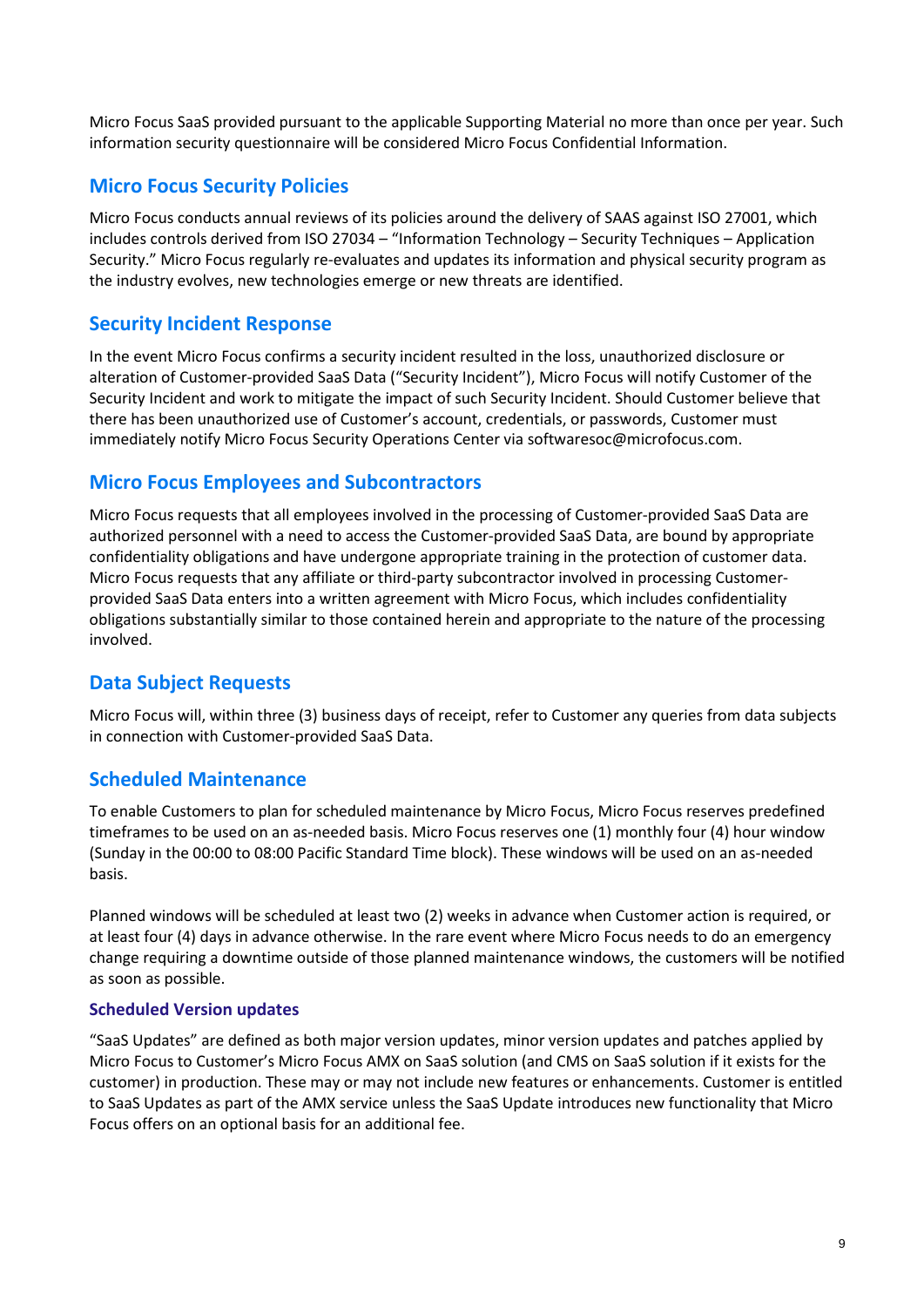Micro Focus determines whether and when to apply a SaaS Update to Customer's Micro Focus AMX on SaaS solution. Unless Micro Focus anticipates a service interruption due to a SaaS Update, Micro Focus may implement a SaaS Update at any time without notice to Customer. Micro Focus aims to use the Scheduled Maintenance windows defined herein to apply SaaS Updates. Customer may be required to cooperate in achieving a SaaS Update that Micro Focus determines in its discretion is critical for the availability, performance or security of the Micro Focus AMX on SaaS solution.

#### **Universal Discovery Infrastructure Updates**

Universal Discovery Infrastructure (Data Flow Probe or DFP) is managed by the customer, though the DFP does directly communicate to the UCMDB on SaaS instance to which the customer is assigned. As such, it is the responsibility of the customer to perform these updates in a timely manner as DFP versions are generally synchronized with the version of UCMDB in use. The customer has three (3) months from the point of time the UCMDB on SaaS version is updated as part of the update of the Micro Focus AMX on SaaS solution , to update the version of the DFP to match the UCMDB version. Probe updates are applied by the customer at a time they see fit and do not require coordination with Micro Focus or UCMDB on SaaS downtime.

If the customer does not apply a probe update within three (3) months of a UCMDB on SaaS version update, the customer's discovery probes will no longer function and will only be available for automated updates to the latest DFP version to restore discovery functionality.

If the customer does not apply a DFP update within six (6) months of a UCMDB on SaaS version update, the DFP will lose its ability for automated updates, and the customer will be required to manually update each DFP under this condition to restore discovery functionality.

#### **Universal Discovery Content updates**

As part of the scheduled version update process, customers who have purchased the optional Universal Discovery capabilities will have the option to update their content to the latest version once the Micro Focus AMX on SaaS solution update itself has been completed. The latest Universal Discovery content pack will be available from within the CMS UI for each customer to choose to deploy on their own schedule.

Updates to discovery content is the responsibility of the customer. Content versions are generally not tied to UCMDB versions in that content updates can be deployed at the customer's discretion on whatever version of Universal CMDB that is currently in use. Content updates are accumulative in nature, meaning deploying a content pack for a given release will include all improvements included in previous content releases.

#### **Inventory Discovery Knowledge updates**

Updates to the installed software discovery signatures (Inventory Discovery Knowledge or IDK) will be deployed as part of the monthly maintenance window of the Micro Focus AMX on SaaS solution. There is no customer involvement required.

## <span id="page-9-0"></span>**Service Decommissioning**

Customer may cancel Micro Focus AMX on SaaS by providing Micro Focus with sixty (60) days written notice prior to the expiration of the SaaS Order Term ("Cancellation"). Such Cancellation shall be effective upon the last day of the then current SaaS Order Term. Upon Cancellation, expiration, or termination of the SaaS Order Term, Micro Focus may disable all Customer access to the Micro Focus AMX on SaaS solution, and Customer shall promptly return to Micro Focus (or at Micro Focus's request destroy) any Micro Focus Materials.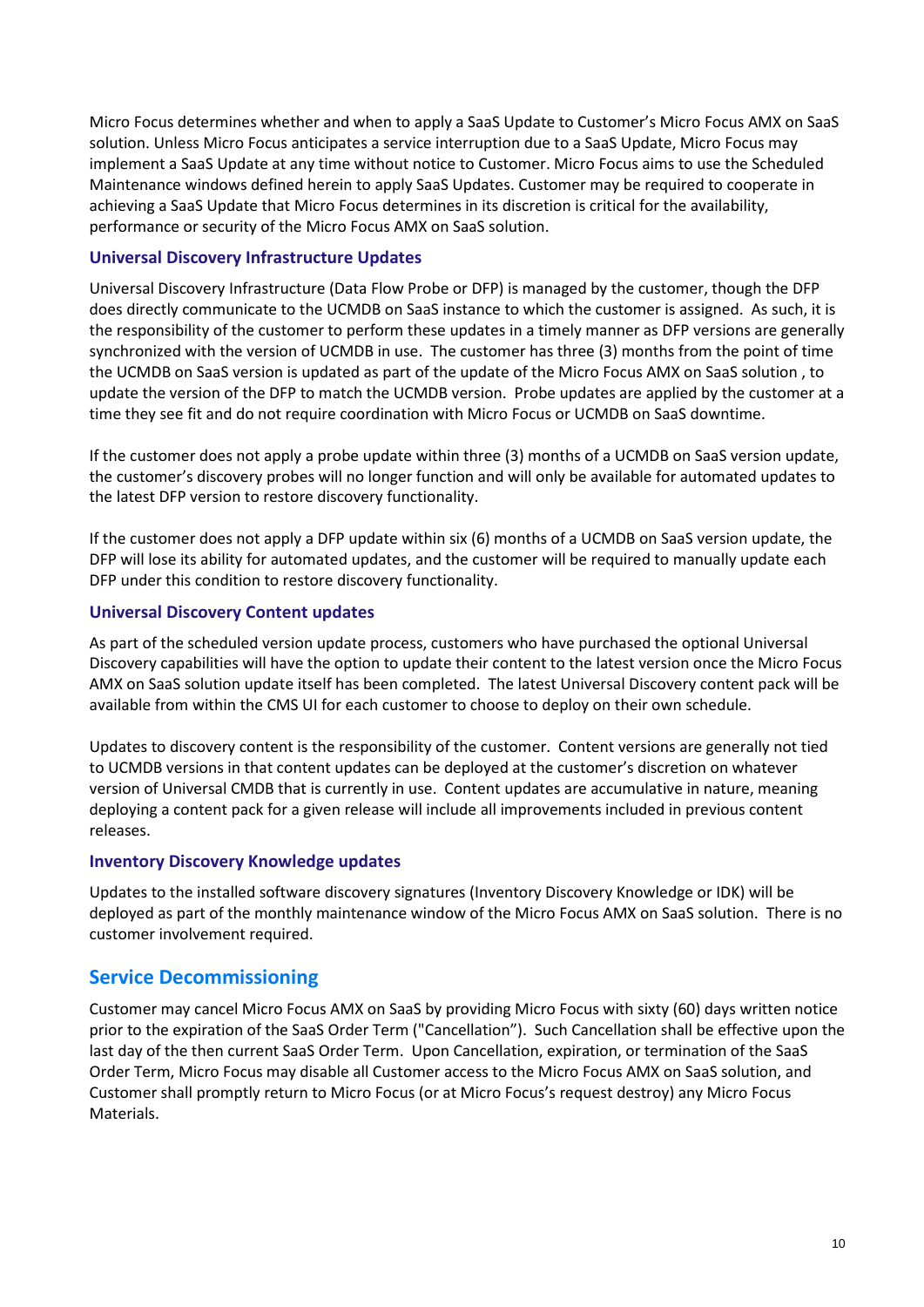Micro Focus will make available to Customer such data in the format generally provided by Micro Focus. The target timeframe is set forth below in Termination Data Retrieval Period SLO. After such time, Micro Focus shall have no obligation to maintain or provide any such data, which will be deleted in the ordinary course.

# <span id="page-10-0"></span>**Service Level Objectives**

Micro Focus provides clear, detailed, and specific Service Level Objectives (SLOs) for the services that SaaS provides to its customers. These SLOs are targets used by Micro Focus to deliver the service and are provided as guidelines. They in no way create a legal requirement or obligation for Micro Focus to always meet these objectives.

Micro Focus will provide self-service access to Customer to the Service Level Objectives data online at [https://home.software.microfocus.com/myaccount.](https://home.software.microfocus.com/myaccount)

#### **Solution Provisioning Time SLO**

Solution Provisioning is defined as the AMX solution being available for access over the internet. Micro Focus targets to make AMX available within two (2) business days of the Customer's purchase order (PO) being booked within the Micro Focus order management system.

Customer is responsible for installing and configuring any additional onsite components for his applications. Any onsite components of the solution are not in scope of the Solution Provisioning Time SLO. Additionally, the import of Customer data into the application is not in scope of the Solution Provisioning Time SLO.

#### **Solution Availability SLA**

Solution Availability is defined as the AMX production application being available for access and use by Customer and its Authorized Users over the Internet. Micro Focus will provide Customer access to the Micro Focus AMX on SaaS production application on a twenty-four hour, seven days a week (24x7) basis at a rate of 99.9 % ("Solution Uptime").

#### **Measurement Method**

Solution Uptime shall be measured by Micro Focus using Micro Focus monitoring software running from a minimum of two global locations with staggered timing.

On a quarterly basis, Solution Support Uptime will be measured using the measurable hours in the quarter (total time minus planned downtime for maintenance, upgrades, etc.) as the denominator. The numerator is the denominator value minus the time of any outages in the quarter (duration of all outages combined) to give the percentage of available uptime (2,198 actual hours available / 2,200 possible available hours = 99.9% availability).

An "outage" is defined as two consecutive monitor failures on the AMX login page within a five-minute period, lasting until the condition has cleared.

#### **Boundaries and Exclusions**

Solution Uptime shall not apply to any of the following exceptions:

- Overall Internet congestion, slowdown, or unavailability
- Unavailability of generic Internet services (e.g. DNS servers) due to virus or hacker attacks
- Force majeure events as described in the terms of the Micro Focus Customer Terms for Software-asa-Service, or the applicable Micro Focus Pass-Through Terms.
- Actions or omissions of Customer (unless undertaken at the express direction of Micro Focus) or third parties beyond the control of Micro Focus
- Unavailability due to Customer equipment or third-party computer hardware, software, or network infrastructure not within the sole control of Micro Focus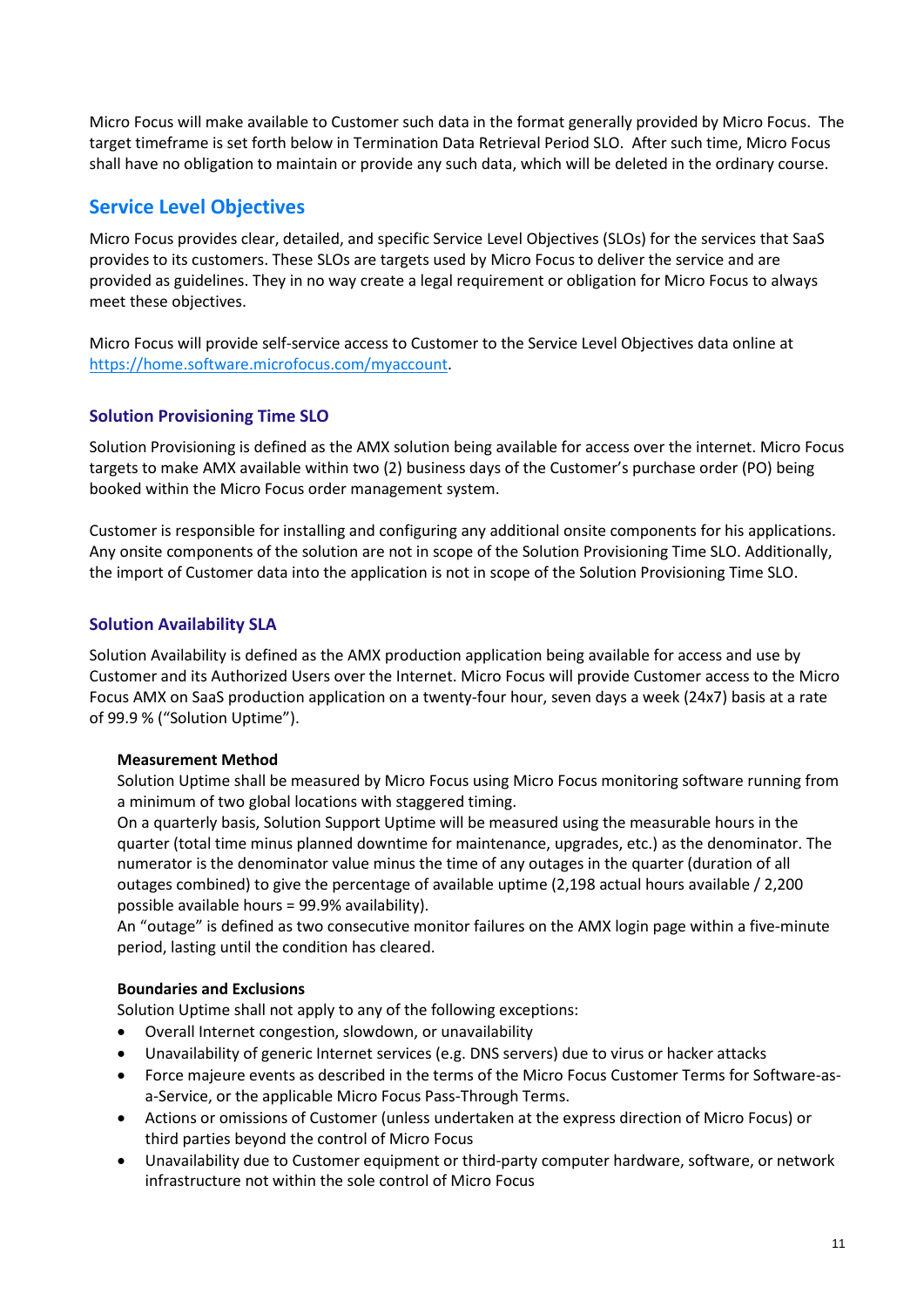- Scheduled Maintenance
- Scheduled Version Updates

#### **Automated Discovery**

Usage of automated discovery for AMX on Micro Focus SaaS is accomplished through Universal Discovery on SaaS and the communication of that data to a UCMDB on Micro Focus SaaS instance. The customer's AMX on Micro Focus SaaS instance is pre-configured via the NativeSACM integration to communicate with Universal CMDB on Micro Focus SaaS, rendering automated discovery results immediately visible to AMX agents.

Universal CMDB activities include but are not limited to reporting on the discovered content, building policies and measuring compliance to those policies, building service maps to aid in service delivery tasks, and providing an automatically updated database for Micro Focus AMX on SaaS in support of the management of assets (physical, logical and software titles).

Universal Discovery activities include but are not limited to the deployment and configuration of discovery probes into customer on-premise network for discovery actions, the discovery of cloud or container-based technologies via API, the deployment of agents and their management, the discovery of installed software via XML enricher, and the management of discovery and its results.

Universal Discovery also includes the import of data from external data sources including but not limited to Micro Focus tools such as Operations Bridge (OpsB) and Network Automation (NA) as well as  $3<sup>rd</sup>$  party applications such as Microsoft SCCM and IBM/BigFix ILMT. Activities include but are not limited to building of replication queries to push data from UCMDB to external sources, the use of the Integration manager to import or export information, and the management of integration itself and its results.

Import of data for servers discovered by UD on SaaS is no charge (as the server has already consumed an Asset UD on SaaS subscription). However, import of server data into UCMDB without the prior discovery of that server will still consume an UD Asset on SaaS subscription. Export of data from UCMDB to any other system is no charge.

#### **Boundaries and Exclusions**

Usage of Universal Discovery on SaaS shall be governed by the following boundaries and exclusions:

- Discovery of OSI is limited to the number of purchased subscriptions.
- Discovery of related CIs for servers is limited to an average of 500 related CIs per discovered OSI and is evaluated over the total discovered base.
- A host OSI imported into UCMDB that has already been discovered and consumed a Premium UD on SaaS or Asset UD on SaaS subscription, will incur no additional charge.
- Discovery of network and storage devices does not consume any subscriptions.
- Universal Discovery probes must be hosted on-premise or in the customer public cloud account (in context of the customer).
- Universal Discovery probes must be current or within one version of the current UCMDB version.
- One Universal Discovery probe or REST API connection (for writing data) is allowed per 1,000 UD Premium on SaaS subscriptions.
- Updates to CIs in UCMDB via discovery or integration must not occur more often than 30 CIs per second.

#### **Reporting**

Micro Focus will provide self-service access to Customer to the availability data online via the Service Health portal. The appropriate links for your tenants will be provided as part of onboarding.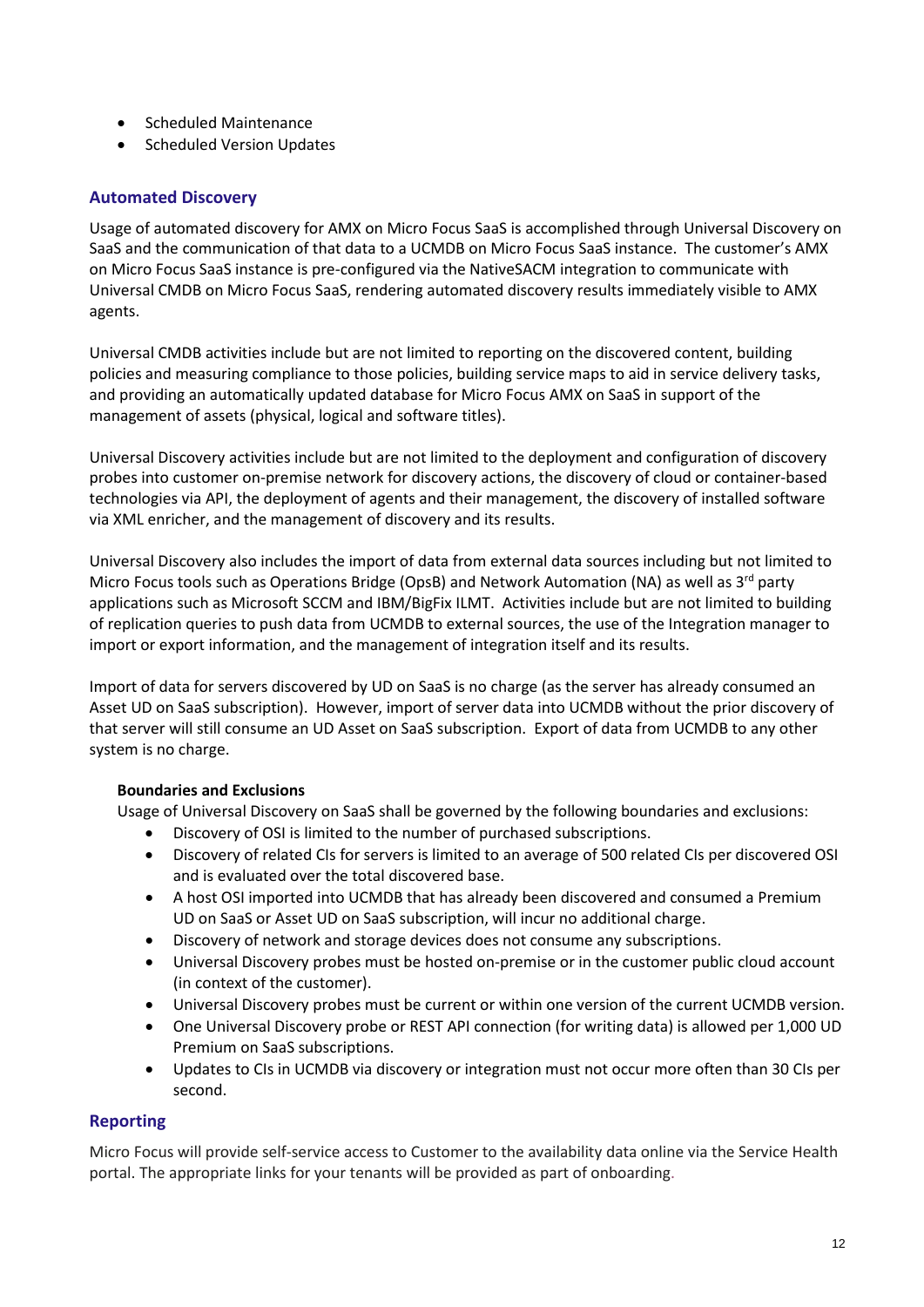In addition, Micro Focus will provide a SaaS Service Uptime Metric Report ("Uptime Metric Report") in accordance with this attachment to the Customer upon request for the AMX on Micro Focus SaaS. If the Customer does not agree with the Uptime Metric Report, written notice of non-agreement must be provided to Micro Focus within fifteen (15 days) of receipt of the Uptime Metric Report.

#### **Remedies**

Micro Focus's exceeding, meeting or failing to meet the SaaS Service Uptime Metric as measured over any quarter may be reflected in adjustments to the duration of the initial contract term for Micro Focus SaaS pursuant to the following schedule ("Availability SLA Service Credits"):

| <b>Quarterly Micro Focus SaaS Rating</b> | Rating       | <b>Credit</b>                                                                  |
|------------------------------------------|--------------|--------------------------------------------------------------------------------|
| Between 99.9 % - 100%                    | Meets Goals  | Not Applicable                                                                 |
| Between 98.0% - 99.8%                    | Tolerable    | Five (5) day extension of the AMX<br>SaaS Order term at no cost to<br>Customer |
| <b>Below 98.0%</b>                       | Unacceptable | Ten (10) day extension of the AMX<br>SaaS Order term at no cost to<br>Customer |

#### **Availability SLA Service Credits**

Micro Focus SaaS Ratings below 98% for a quarter shall be escalated by both parties to the vice president (or equivalent), as outlined in this schedule.

Customer must request all service credits or extensions in writing to Micro Focus within thirty (30) days of the end of the month in which the SaaS Service Uptime Metric was not met, and identify the support requests relating to the period where the AMX production application was not available for access and use by Customer and its authorized users over the internet.

• If the Customer renews the service, Micro Focus SaaS Service Credits will be applied to a service extension at the end of the renewed subscription term at no additional charge.

If the Customer does not renew the service Micro Focus SaaS Service Credits will be applied towards a service extension at no additional charge Micro Focus SaaS Service Credits are capped at thirty (30) days per annum.

#### **Online Support Availability SLO**

Online Support Availability is defined as the Micro Focus SaaS support portal https://home.software.microfocus.com/myaccount being available for access and use by Customer and its Authorized Users over the Internet. Micro Focus targets to provide Customer access to the Micro Focus SaaS support portal on a twenty-four hour, seven days a week (24x7) basis at a rate of 99.9% ("Online Support Uptime").

#### **Measurement Method**

Online Support Uptime shall be measured by Micro Focus using Micro Focus monitoring software running from a minimum of four global locations with staggered timing.

On a quarterly basis, Online Support Uptime will be measured using the measurable hours in the quarter (total time minus planned downtime, including maintenance, upgrades, etc.) as the denominator. The numerator is the denominator value minus the time of any outages in the quarter (duration of all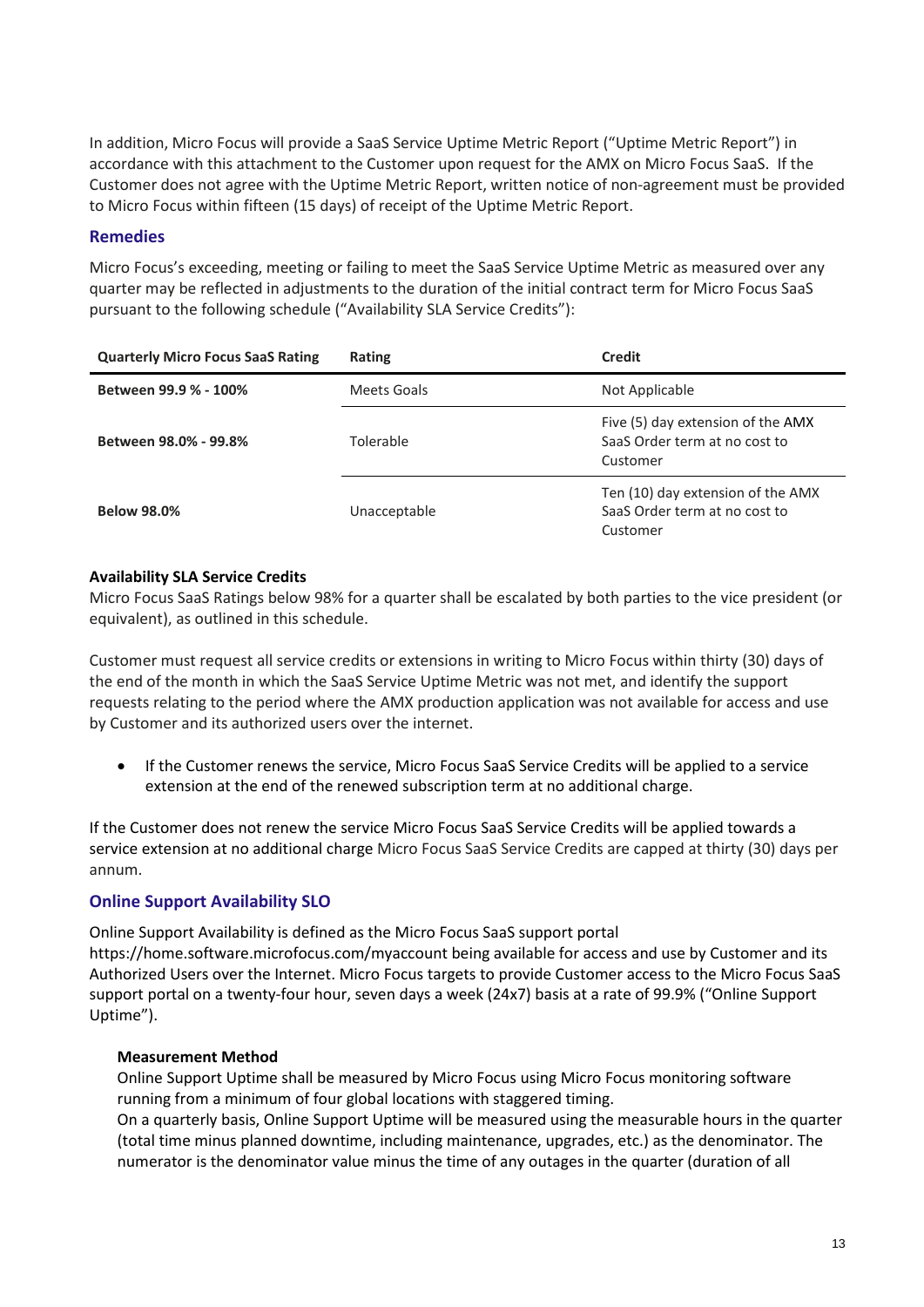outages combined) to give the percentage of available uptime (2,198 actual hours available / 2,200 possible available hours = 99.9 availability).

An "outage" is defined as two consecutive monitor failures within a five-minute period, lasting until the condition has cleared.

#### **Boundaries and Exclusions**

Online Support Uptime shall not apply to any of the following exceptions:

- Overall Internet congestion, slowdown, or unavailability
- Unavailability of generic Internet services (e.g. DNS servers) due to virus or hacker attacks
- Force majeure events as described in the terms of agreement
- Actions or inactions of Customer (unless undertaken at the express direction of Micro Focus) or third parties beyond the control of Micro Focus
- Unavailability due to Customer equipment or third-party computer hardware, software, or network infrastructure not within the sole control of Micro Focus
- Scheduled Maintenance

#### **Initial SaaS Response Time SLO**

The Initial SaaS Response Time refers to the Service Support described herein. It is defined as the acknowledgment of the receipt of a customer request and the assignment of a case number for tracking purposes. Initial SaaS Response will come as an email to the requester and include the case number and links to track it using Micro Focus online customer portal. The Initial SaaS Response Time covers both service request and support requests. Micro Focus targets to provide the Initial SaaS Response no more than one hour after the successful submission of a customer request.

#### **SaaS Support SLOs**

There are two types of SaaS Support SLOs: Service Request and Support Request SLOs.

- The Service Request SLO applies to the majority of routine system requests. This includes functional system requests (product add/move/change), informational, and administrative requests.
- The Support Request SLO applies to issues that are not part of the standard operation of the service and which causes, or may cause, an interruption to or a reduction in the quality of that service.

The Response and Resolution Targets are provided as guidelines and represent typical request processing by Micro Focus SaaS support teams. They in no way create a legal requirement or obligation for Micro Focus to always respond in the stated time. The Response and Resolution Targets, including their scope and determining factors (such as impact and urgency), are further described at [https://home.software.microfocus.com/myaccount/slo/.](https://home.software.microfocus.com/myaccount/slo/)

#### **Termination Data Retrieval Period SLO**

The Termination Data Retrieval Period is defined as the length of time in which the Customer can retrieve a copy of their Customer Micro Focus AMX on SaaS data from Micro Focus. Micro Focus targets to make available such data for download in the AMX format generally provided by Micro Focus for 30 days following the termination of the SaaS Order Term.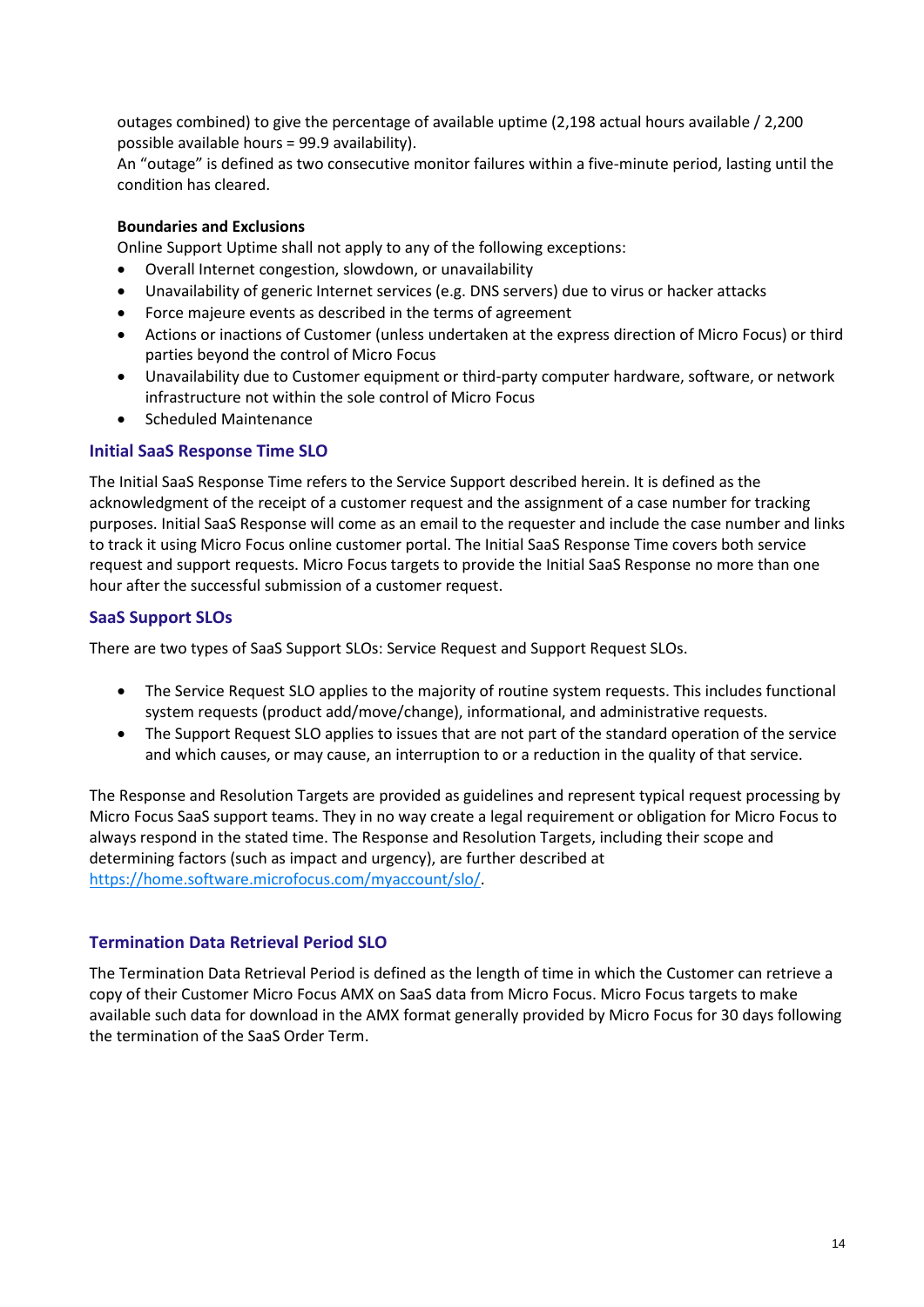# <span id="page-14-0"></span>**Standard Service Requirements**

#### **Roles and Responsibilities**

This section describes general Customer and Micro Focus responsibilities relative to the Micro Focus AMX on SaaS service. Micro Focus's ability to fulfill its responsibilities relative to SaaS is dependent upon Customer fulfilling the responsibilities described below and elsewhere herein:

#### **Customer Roles and Responsibilities**

| <b>Customer Role</b>   | <b>Responsibilities</b>                                                                                                                                                                                                                                                                                                                                                                                                                                                                                                                                                             |
|------------------------|-------------------------------------------------------------------------------------------------------------------------------------------------------------------------------------------------------------------------------------------------------------------------------------------------------------------------------------------------------------------------------------------------------------------------------------------------------------------------------------------------------------------------------------------------------------------------------------|
| <b>Business owner</b>  | Owns the business relationship between the customer and<br>$\bullet$<br><b>Micro Focus</b><br>Owns the business relationship with the range of departments<br>$\bullet$<br>and organizations using Micro Focus AMX on SaaS Service<br>Manages contract issues<br>$\bullet$                                                                                                                                                                                                                                                                                                          |
| <b>Project Manager</b> | Coordinates customer resources as necessary<br>$\bullet$<br>Serves as the point of contact between the customer and Micro<br>$\bullet$<br>Focus<br>Drives communication from the customer side<br>Serves as the point of escalation for issue resolution and service<br>$\bullet$<br>related issues                                                                                                                                                                                                                                                                                 |
| Administrator          | Serves as the first point of contact for Micro Focus AMX on SaaS<br>$\bullet$<br>Service end users for problem isolation<br>Performs Micro Focus AMX on SaaS Service administration<br>$\bullet$<br>Provides tier-1 support and works with Micro Focus to provide<br>$\bullet$<br>tier-2 support<br>Coordinates end-user testing as required<br>$\bullet$<br>Leads ongoing solution validation<br>$\bullet$<br>Trains the end-user community<br>$\bullet$<br>Coordinates infrastructure-related activities at the customer site<br>$\bullet$<br>Owns any customization<br>$\bullet$ |
| <b>End User</b>        | Leverages the product functionality designed by Customer's<br>$\bullet$<br>Micro Focus AMX on SaaS Service administrators.<br>Provides periodic feedback to the Micro Focus AMX on SaaS<br>Service Administrator                                                                                                                                                                                                                                                                                                                                                                    |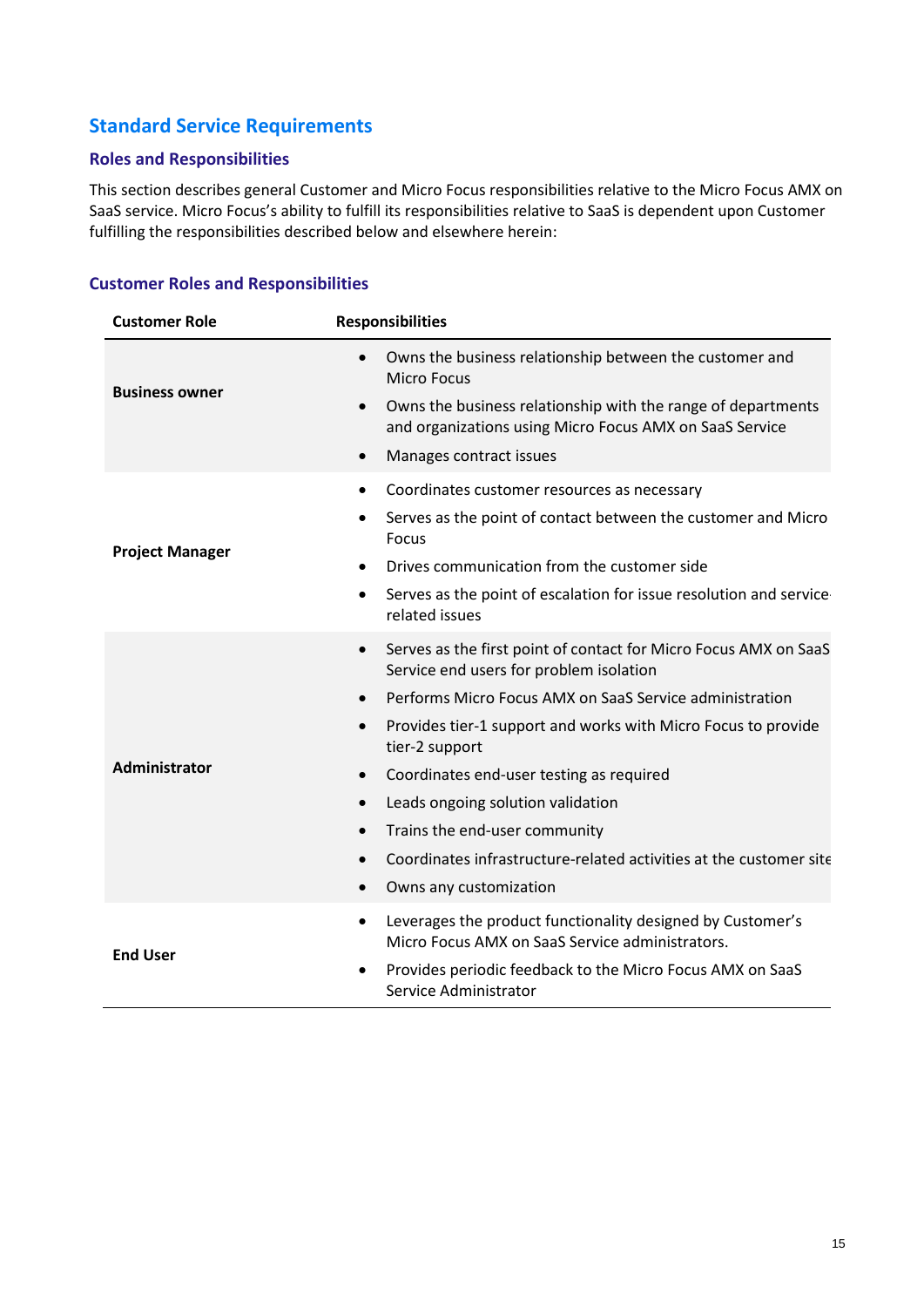#### **Micro Focus Roles and Responsibilities**

| <b>Micro Focus Role</b>                         | <b>Responsibilities</b>                                                                                                                                                                                                                                                        |
|-------------------------------------------------|--------------------------------------------------------------------------------------------------------------------------------------------------------------------------------------------------------------------------------------------------------------------------------|
| <b>Customer Success</b>                         | Serves as the customer liaison to Micro Focus<br>Coordinates Micro Focus technical resources as necessary<br>Coordinates with the customer during required and periodic<br>maintenance<br>Supports the customer onboarding process                                             |
| <b>Service Operations Center</b><br>staff (SOC) | Primary point of contact for service requests. The customer<br>can contact the Service Operations Center for all services such<br>as support and maintenance, or issues regarding availability of<br>the Micro Focus AMX on SaaS Service<br>Provides 24x7 application support  |
| <b>Operations staff (Ops)</b>                   | Monitors the Micro Focus systems and Micro Focus AMX on<br>SaaS Service for availability<br>Performs system-related tasks such as backups, archiving, and<br>restoring instances according to Micro Focus's standard<br>practices<br>Provides 24x7 SaaS infrastructure support |

#### **Assumptions and Dependencies**

This Service Description is based upon the following assumptions and dependencies between the Customer and Micro Focus:

- Customer must have internet connectivity to access this Micro Focus AMX Service.
- Micro Focus AMX Service will be performed remotely and delivered in English only.
- A SaaS Order term is valid for an identified tenant, which cannot be changed during the SaaS Order term.
- The service commencement date is the date on which Customer's purchase order (PO) is booked within the Micro Focus order management system.
- The import of Customer data into the AMX solution during the implementation requires that the information is made available to Micro Focus at the appropriate step of the solution implementation and in the Micro Focus designated format.
- Customer must ensure that its administrators maintain accurate contact information with Micro Focus SaaS.
- Customer has determined, selected, and will use options in the Customer environment that are appropriate to meet its requirements, including information security controls, connectivity options, and business continuity, backup and archival options.
- Customer will establish and follow secure practices for individual account-based access for accountability and traceability.

Furthermore this Micro Focus AMX Service is provided based on the assumption that Customer will implement and maintain the following controls in its use of Micro Focus AMX Service:

- Configuring Customer's browser and other clients to interact with Micro Focus AMX Service
- Configuring Customer's network devices to access Micro Focus AMX Service
- Appointing authorized users
- Configuring its Micro Focus AMX Service account to require that end user passwords are sufficiently strong and properly managed
- Procedures for access approvals, modifications and terminations.